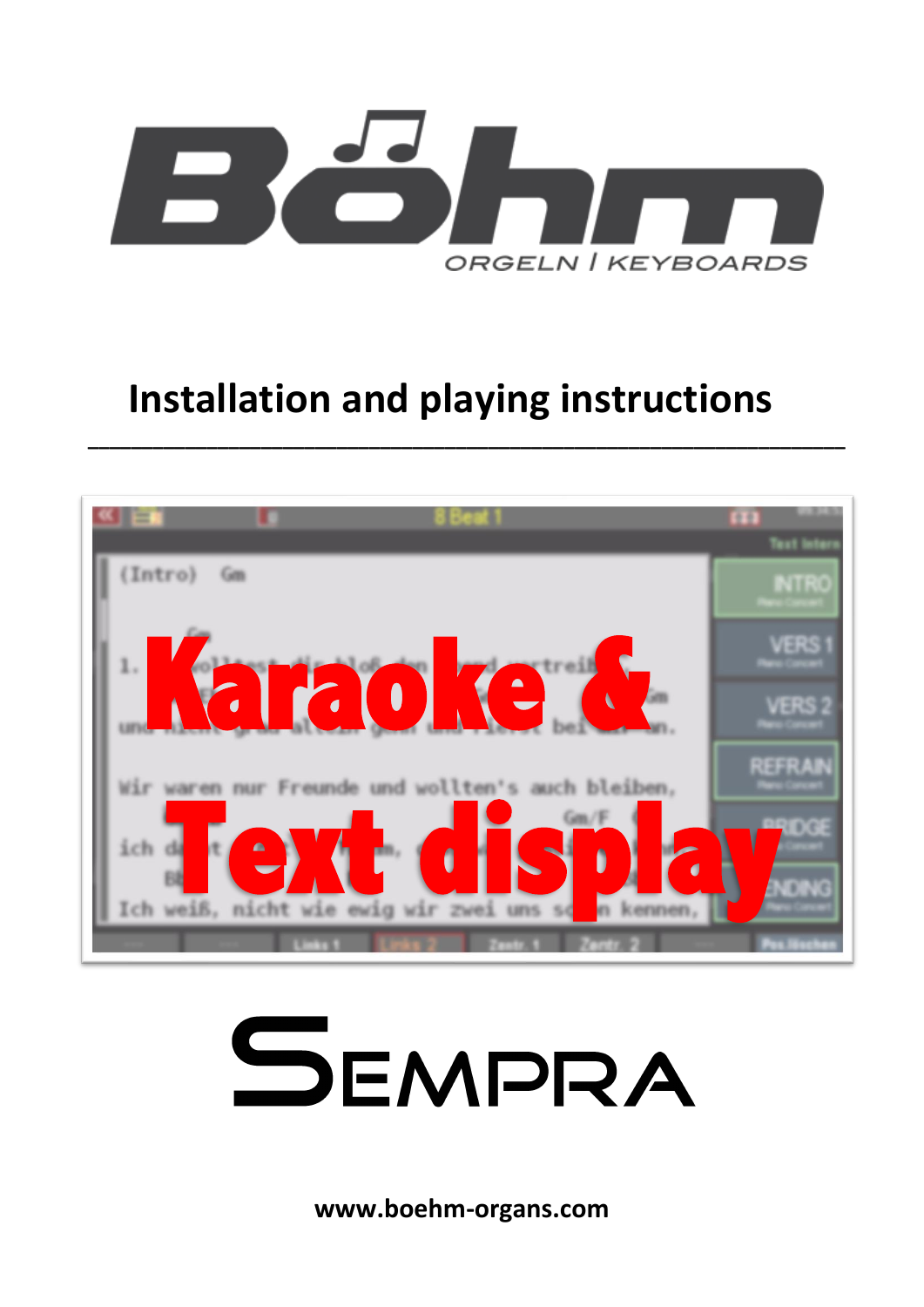App extension "Karaoke & text display" for SEMPRA from Vers. 1.4 installation and playing instructions

version 1.01, 06.09.2021 Art.-No. 62259

The information contained in this documentation is subject to change without without prior notice and does not represent any obligation on the part of Keyswerk Musikelektronik GmbH.

The description is based on the information available at the time of printing. at the time of printing.

Changes of technical details compared to the descriptions and illustrations in this manual are reserved. Keyswerk Musikelektronik GmbH cannot be held responsible for program errors and for incorrect information in the documentation and its consequences. and their consequences.

© Keyswerk 2021 All rights reserved

Responsible for the content KEYSWERK Musikelektronik GmbH Warbersche Str. 32 31675 Bückeburg Germany Tel.: 05722 - 905088 Web: www.boehm-orgeln.de E-Mail [info@boehm-orgeln.de](mailto:info@boehm-orgeln.de)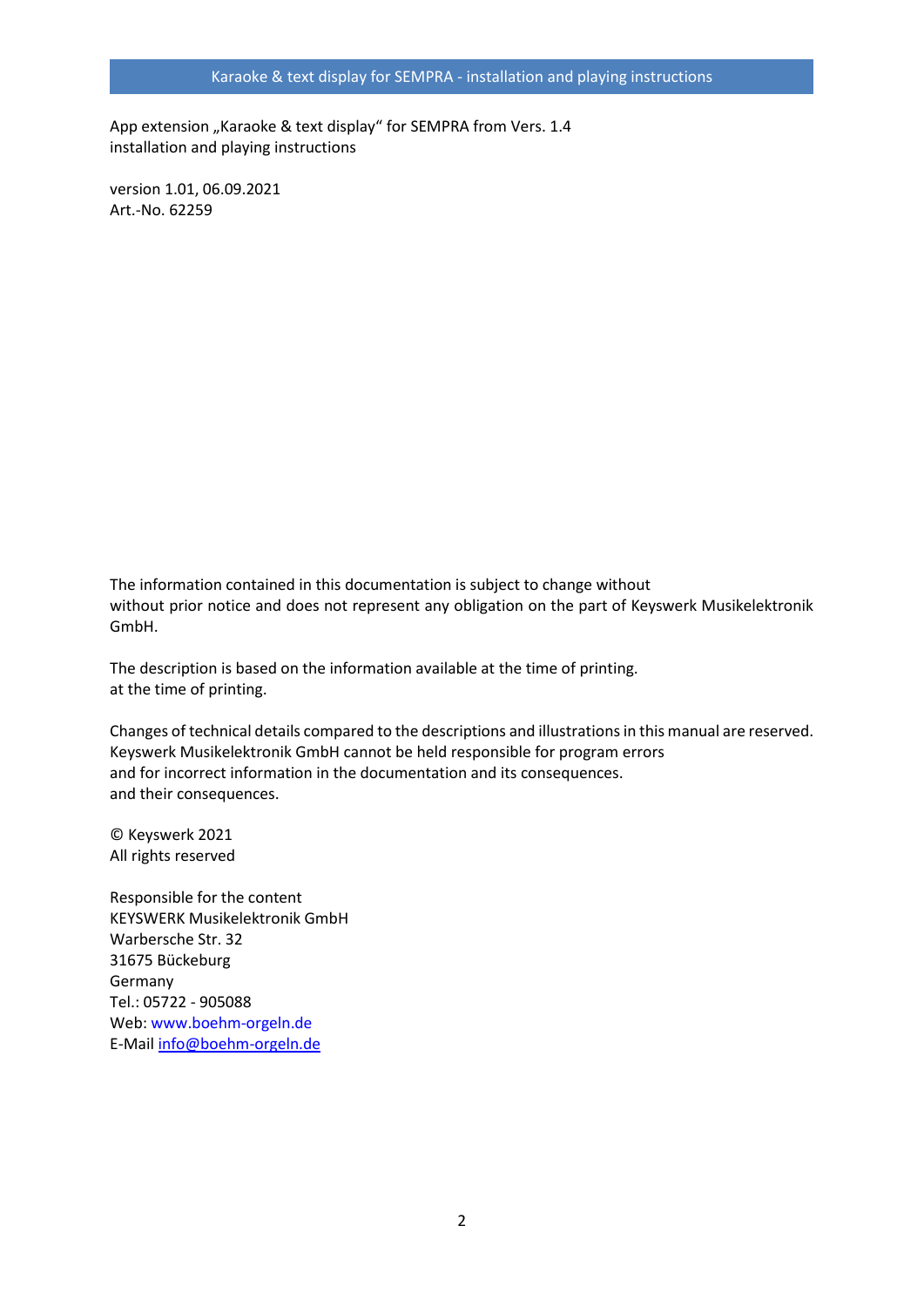# **Content**

| Die verschiedenen Möglichkeiten der TextdarstellungFehler! Textmarke nicht definiert.                                   |  |
|-------------------------------------------------------------------------------------------------------------------------|--|
| Texte, die an einem externen Gerät angezeigt und über MIDI angewählt werden Fehler!<br>1.<br>Textmarke nicht definiert. |  |
| 2.                                                                                                                      |  |
| Anzeige des Liedtextes aus einem laufenden Playback heraus synchron zur Musik 5<br>3.                                   |  |
|                                                                                                                         |  |
|                                                                                                                         |  |
|                                                                                                                         |  |
|                                                                                                                         |  |
|                                                                                                                         |  |
|                                                                                                                         |  |
| Songtexte ohne MIDI-File/Playback-Wiedergabe Fehler! Textmarke nicht definiert.                                         |  |
| Textpositionen mit SONG-Presets verknüpfen Fehler! Textmarke nicht definiert.                                           |  |
|                                                                                                                         |  |
|                                                                                                                         |  |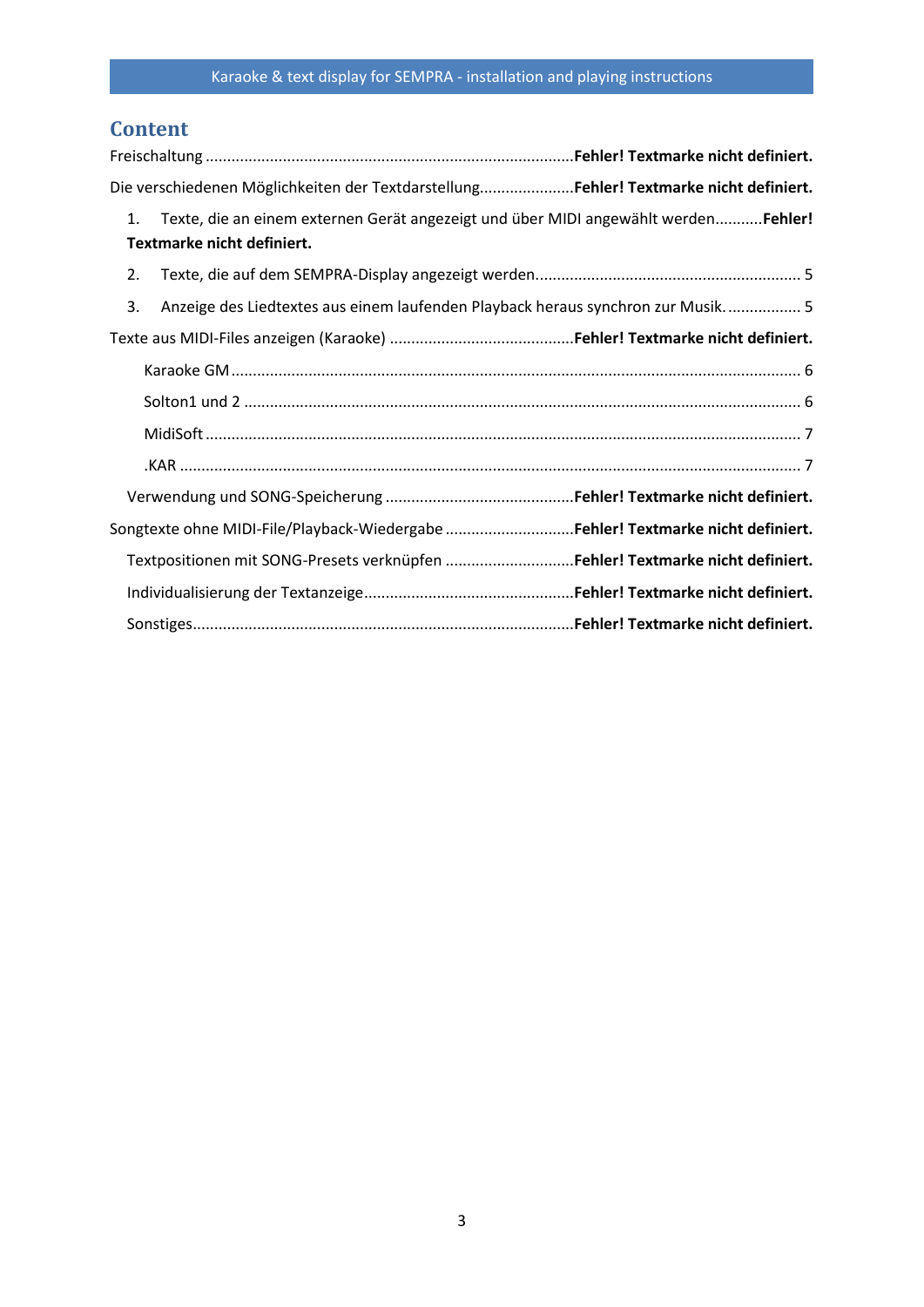# **App code activation**

In order to be able to use the functions of the extension, it must first be activated by entering an activation code (app code). You know this procedure from other function extensions for your SEMPRA. You will receive the code either on a USB stick, by email, or on the invoice for this extension. Please enter the code in the menu System Settings - Unlocks in the line "Karaoke, Song Lyrics". Further explanations about the unlocking procedure can be found in the SEMPRA main user manual.

# **The different ways of displaying text**

The **Karaoke/Lyrics Display** app includes two new features for your SEMPRA at once:

- The display of lyrics, coupled to your SONGs
- The display of lyrics from a running playback (karaoke midifiles).

Both functions require some explanations beforehand. But the preparation and the later operation are again as usual logical and simple.

We distinguish between three possibilities for the lyrics display:

## **1. Lyrics displayed on an external device and selected via MIDI**

This possibility is already available in every SEMPRA. The text source is an external device connected via MIDI, the text number (incl. bank) can be stored in the SONG settings, so that the matching text (on the external device) can be displayed for each SONG.

In this case, **MIDI** is to be set in the **Lyric source** field.

| $\overline{\ll}$                                                                                                | 當<br>面                                         | «Blowin' in the wind»                                                                                                                                |        |                                          | <b>The Re</b>       | 16:42                       |
|-----------------------------------------------------------------------------------------------------------------|------------------------------------------------|------------------------------------------------------------------------------------------------------------------------------------------------------|--------|------------------------------------------|---------------------|-----------------------------|
|                                                                                                                 | Sempra-Songs I-2<br>Solochord 1                |                                                                                                                                                      | Solo 1 |                                          | Blowin' in the wind |                             |
| <b>Biliti</b>                                                                                                   |                                                | Edit or copy Song:                                                                                                                                   |        |                                          |                     | RO<br><b>GM</b>             |
| <b>Bis</b>                                                                                                      | <b>Name</b><br>Blowin' in<br>the wind          |                                                                                                                                                      |        | <b>Preset type</b><br><b>INTROENDING</b> |                     | lS 1<br>egato               |
| <b>Blo</b>                                                                                                      | <b>Styletype</b><br>007: Folk<br>store to bank | Genre<br>001: Popular                                                                                                                                |        | Lyric MSB                                | Lyric LSB Lyric No. | $\overline{2}$<br><b>FX</b> |
| Lyric source (F3)<br>019: Sempra-Songs I-2<br><b>MIDI</b><br>Blu<br>store to number<br>008: Blowin' in the wind |                                                |                                                                                                                                                      |        |                                          |                     | IN<br>Hay                   |
| Blu                                                                                                             | Cancel<br>Esc                                  | $\frac{1}{2}$                                                                                                                                        |        | Continue<br>Enter                        |                     | GE                          |
|                                                                                                                 | Blue Tarigo<br>Transp.<br>C<br>Folk            | Chord<br>C                                                                                                                                           |        | Signature<br>4/4                         |                     | <b>ENDING</b>               |
|                                                                                                                 | <b>ARC</b><br>123<br>only user                 | $\frac{1}{2} \left( \frac{1}{2} \right) \left( \frac{1}{2} \right) \left( \frac{1}{2} \right) \left( \frac{1}{2} \right) \left( \frac{1}{2} \right)$ | Ζ      |                                          | delete              | <b>Adit Song</b>            |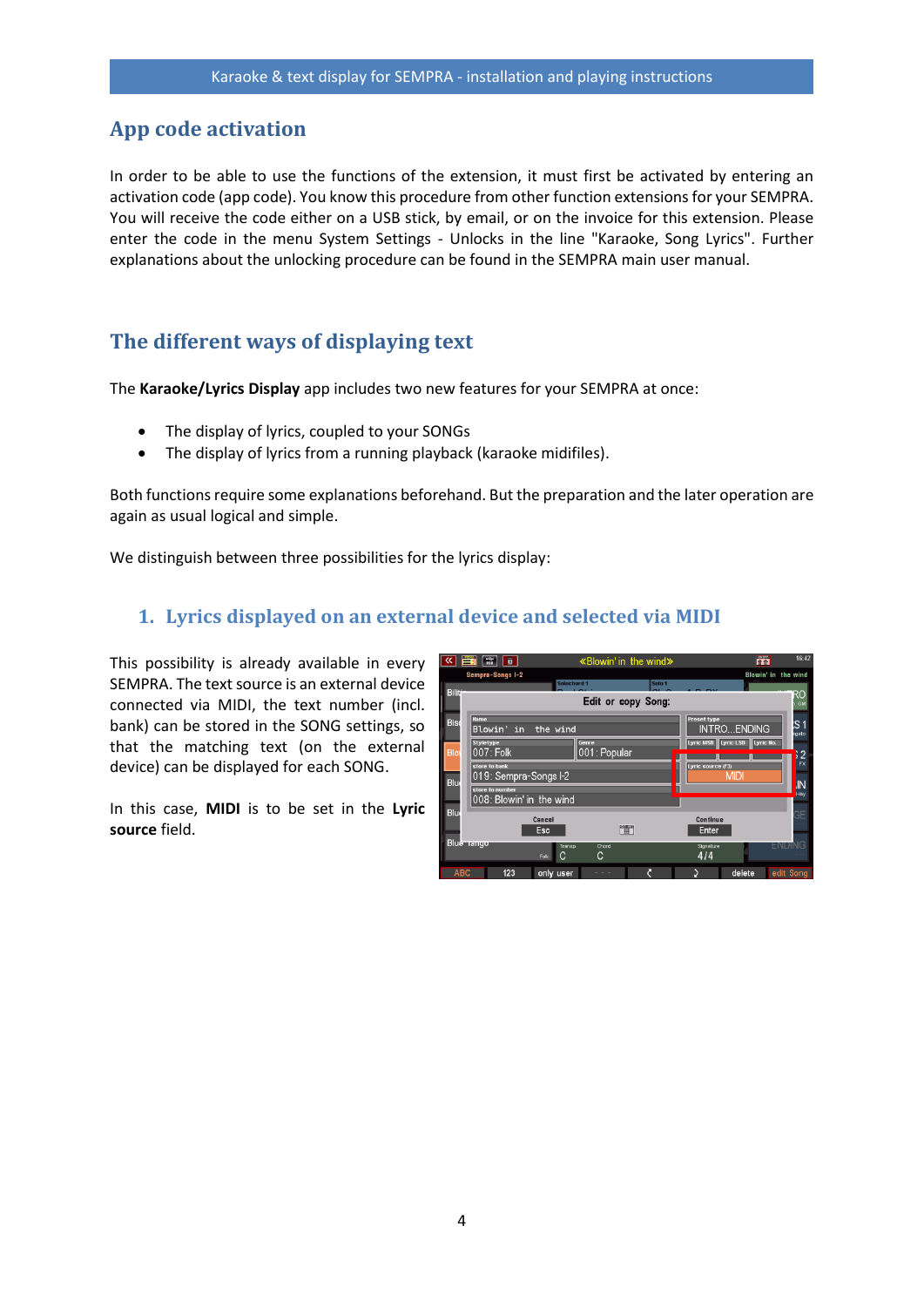## <span id="page-4-0"></span>**2. Lyrics displayed on the SEMPRA display**

These texts are assigned to a SONG and are stored together with the SONG in the SEMPRA. The text source therefore is **Intern**.

The input of a text number is not necessary here, because there is a fixed assignment of the text to the respective SONG. More details about the assignment will be explained later.



# <span id="page-4-1"></span>**3. display of the lyrics from a running playback synchronously to the music**

Many MIDI files already contain text data, which can then be shown on the SEMPRA display synchronously to the running of the file (karaoke function). The 5 most common karaoke formats of the MIDI file manufacturers are supported. When a MIDI file is installed as playback, it is analyzed and the contained format is preset.

If the karaoke text of the playback is to be displayed, the text source in SONG Karaoke auto must be selected.

| $\overline{\bf{K}}$ | 壽<br>而                                        |             | «Amapola Twist»                                                             |        |                                          | <b>The Street</b>           | 13:14          |
|---------------------|-----------------------------------------------|-------------|-----------------------------------------------------------------------------|--------|------------------------------------------|-----------------------------|----------------|
|                     | pool                                          |             |                                                                             |        |                                          | <b>Amapola Twist</b>        |                |
| Alp                 | $\sim$ $\blacksquare$                         | Solochord 1 |                                                                             | Solo 1 |                                          |                             |                |
| Style-              |                                               |             | Edit or copy Song:                                                          |        |                                          |                             |                |
| Alp<br>Style-       | <b>Name</b><br> Sway - Pussicat dolls         |             |                                                                             |        | <b>Preset type</b><br><b>INTROENDING</b> | 'S 1<br>sFX                 |                |
| Alp                 | <b>Styletype</b><br>006: Latin                | Genre       | 008: User 1                                                                 |        | Lyric MSB Lyric LSB                      | Lyric No.                   | $\overline{2}$ |
| Style-<br>Alw       | store to bank<br>001: User Songs 1            |             |                                                                             |        | Lyric source (F3)<br>Karaoke auto<br>IN  |                             |                |
| Semp<br>Am          | store to number<br>l026: - - -                |             |                                                                             |        |                                          | sFX                         |                |
| Semp                | Cancel<br>Esc                                 |             | $\frac{\text{p} \times \text{p} \times \text{p}}{\text{p} \times \text{p}}$ |        | Continue<br>Enter                        | <b>GE</b><br>)raan          |                |
|                     | Amapoia Twist<br>Jive/R'n'R<br>Sempra-Songs 2 | Transp<br>C | Chord<br>C                                                                  |        | Signature<br>4/4                         | <b>ENDING</b><br>Real Organ |                |
| <b>ABC</b>          | 123                                           | only user   | $-$                                                                         | Ζ      | delete                                   | edit Song                   |                |

If a MIDI file contains more than one format, you can also set a format other than the automatically selected one. If no karaoke text is available, no format can be selected.

For each SONG you can set one of the three text variants mentioned above.

# **Display lyrics from MIDI files (karaoke)**

But first let's start with the simplest variant, namely the direct playback of a MIDI file with karaoke lyrics:

- So select from your USB stick a MIDI file that you know (or assume) contains karaoke lyrics, and select **direct play** on the right.
- The MIDI file is analyzed and a suitable karaoke format is set. If a format is detected, the LED in the **[Lyric]** button on the control panel lights up (button **[Option 6]** on 480/500/600SE).
- Now you can call up the Lyric menu. Either directly via the button **[Lyric]** or via the menu **Rhythm & Accompaniment - Karaoke, Lyrics (€)**.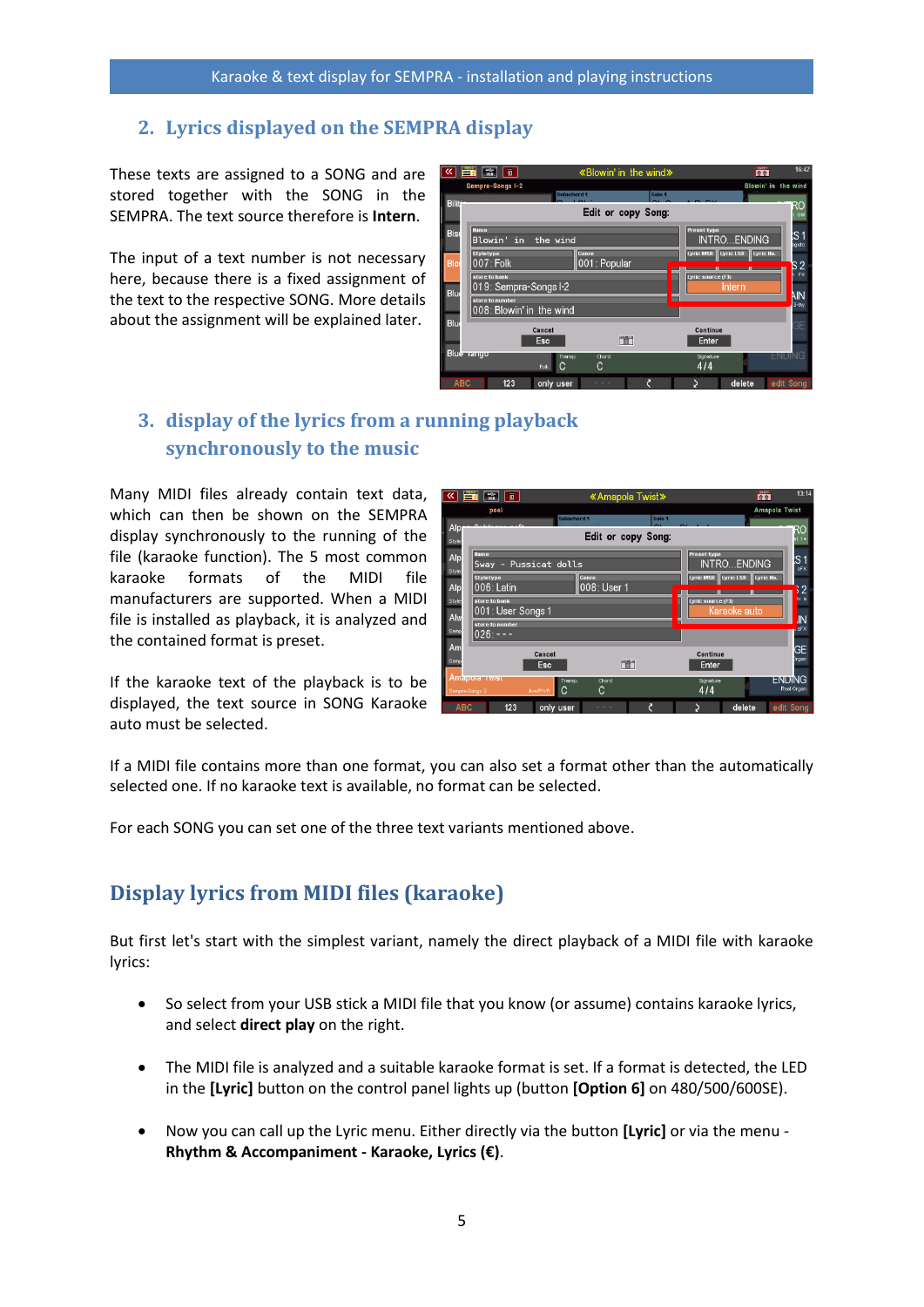Here is the lyric menu in overview:



Depending on the included karaoke format and also depending on how elaborately the MIDI file was programmed, the display is more or less detailed! Only what is contained in the MIDI file can be displayed.

SEMPRA supports the following formats:

#### <span id="page-5-0"></span>**Karaoke GM**

At best, the syllables currently to be sung are displayed here. Depending on the programming effort, however, the display of entire lines is also possible here. Also the chords to be grasped in each case can be present.

The SEMPRA shows here independently a preview of the next text page and the next following chord!

#### <span id="page-5-1"></span>**Solton1 und 2**

Whole lines are always displayed here for preview! An additional controller is then used to mark the syllables. Since in the test MIDI files available to us with this format this controller was never contained, the format Solton1 was defined, which shows the lines as active.

Should the controller for syllable marking be found, the format Solton2 is activated, which then displays the lines as preview and marks the syllables at the active singing time.

Both formats can contain chords, SEMPRA does the chord preview.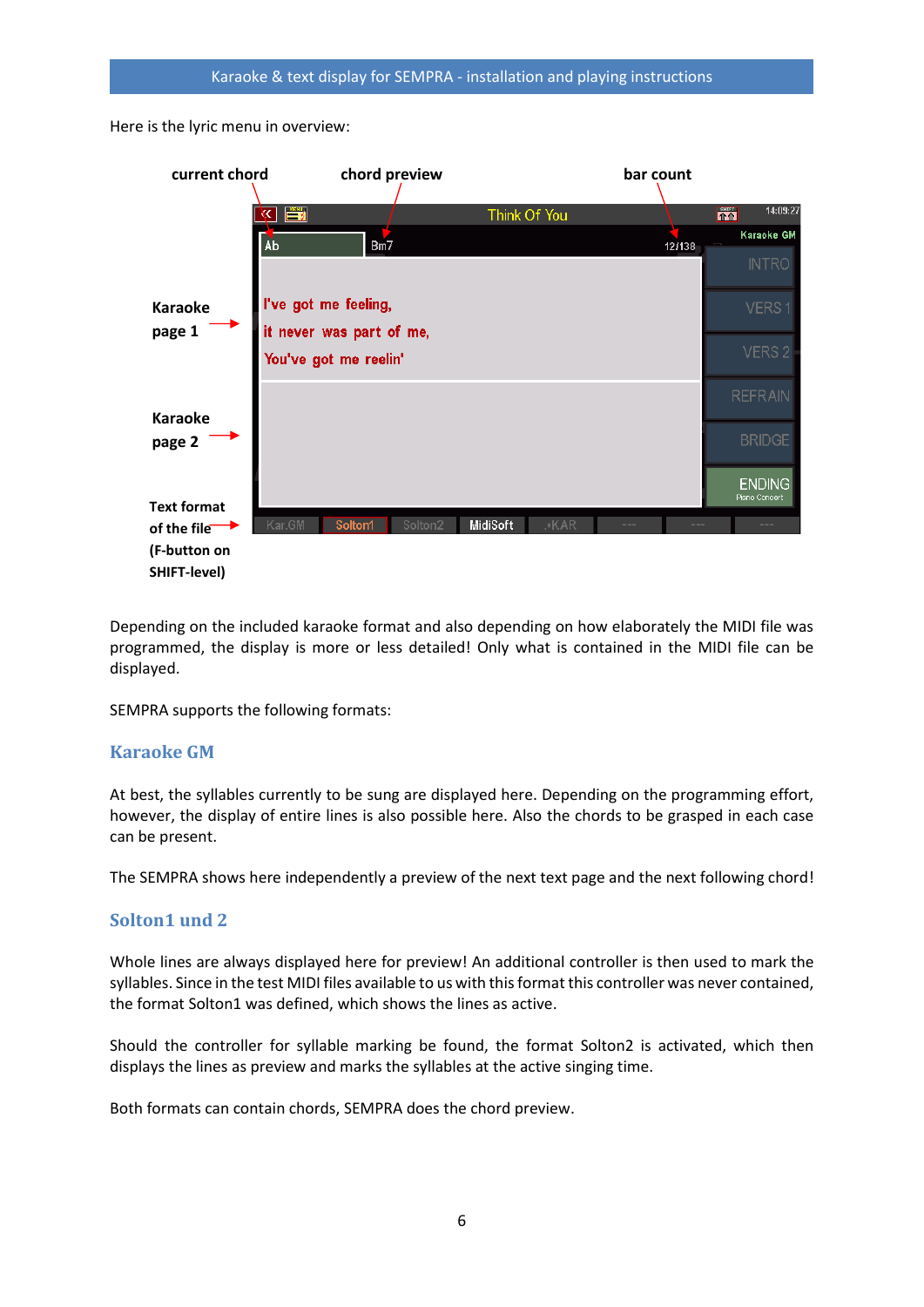#### <span id="page-6-0"></span>**MidiSoft**

In this format, 4 lines are displayed at once as a preview and one whole line is highlighted at singing time. Chords can be included. But there is no chord preview here.

#### <span id="page-6-1"></span>**.KAR**

Here, at best, there are again single syllables that are displayed at the singing time. SEMPRA again generates the preview here. Chords are not included in this format.

#### **Usage and SONG storage**

In the screen shown above, the **[SHIFT]** button is pressed so that the formats contained in the MIDI file are displayed and can also be selected via the **[F]** buttons. During the playback of the MIDI file it is possible to switch between the formats. Afterwards, however, it takes a moment until the new format synchronizes the display again!

Also the lyric menu can be left at any time. The text display continues to run in the background, so that the menu can be called up again at any time.

If you have saved the MIDI file internally as a playback, you can save it in a SONG. To do this, in the SONG settings, in addition to the assignment of the corresponding playback, also set the text source according to the desired text format (see above).

The SONG presets (global presets) can also be called up in the Lyric menu via the preset fields on the right of the display or the right display buttons.

If you have also set pattern start points in the playback (**ACC orchestration** menu), you can, as you know, jump directly to these points in the playback using the style buttons or the SONG presets. Here, too, the karaoke text is synchronized again after a few notes, i.e. it jumps to the start position of the selected pattern point!

## **Song lyrics without MIDI file/playback playback**

Alternatively to the karaoke text, or if you play live and without playback (e.g. also with a style), an own song text can be loaded to each SONG. The assignment of this text to the respective SONG is done in the song management (**Menu - Presets, Songs and Albums - Song management**).

The text must be available in the form of a standard (ASCII) text file (.txt) on a USB stick. Often such song texts are offered by MIDI file manufacturers or are also freely available on the Internet.

In the following we assume that a USB stick with song lyrics is inserted into the SEMPRA and the menu **Song management** is called up: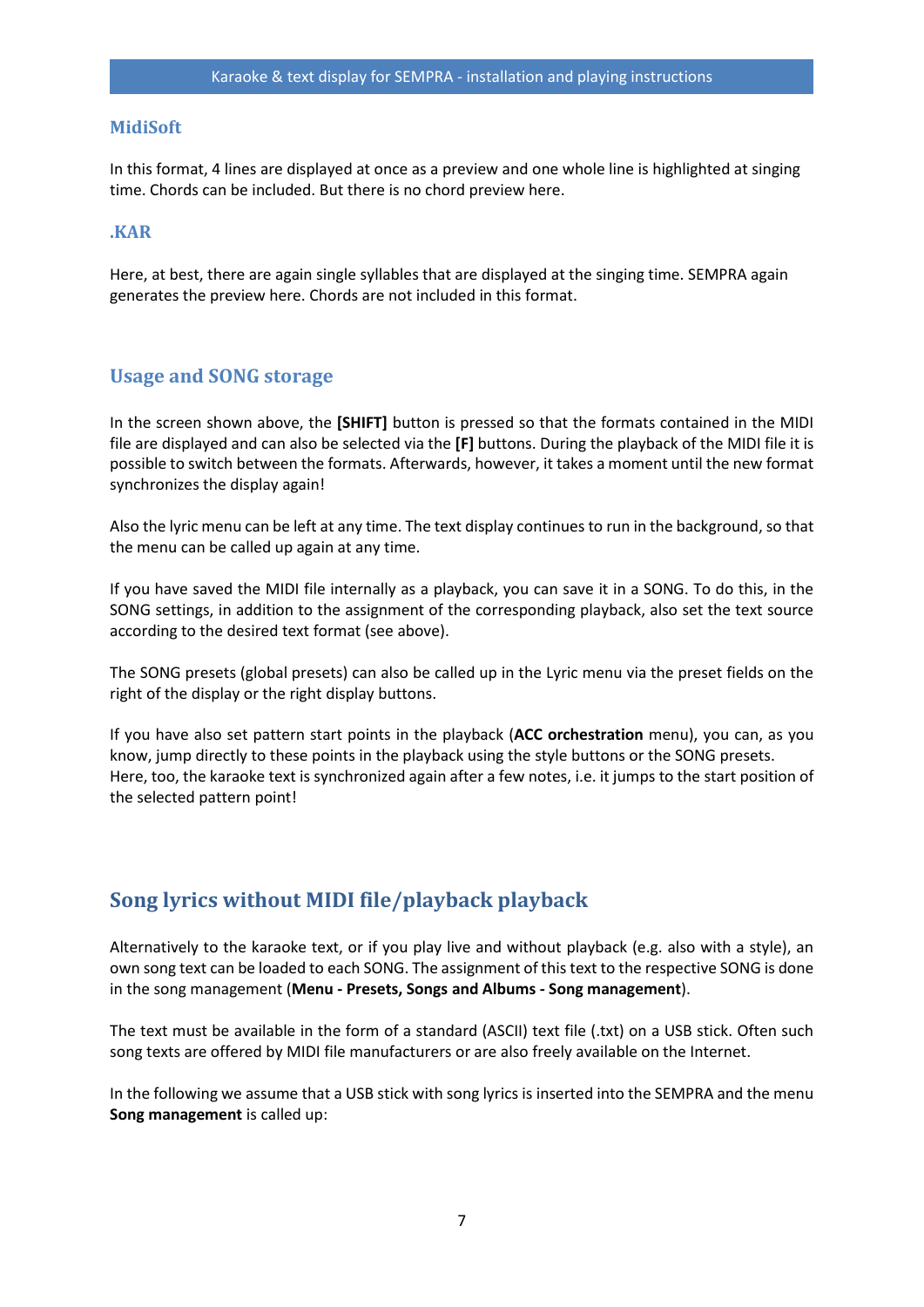#### Karaoke & text display for SEMPRA - installation and playing instructions



Select the SONG for which you want to load a text and tap on

"Assign internal lyrics"

◢

The display now changes to the USB directory:

Select the text file you want to install and tap "**Load / install file**"

| ব<br>豆                             | <b>USB Media</b>                            | 介布<br>16:51           |
|------------------------------------|---------------------------------------------|-----------------------|
| Data type                          | Syst. Work USB1                             | Action                |
| show all                           | C: I                                        | load / install folder |
|                                    | 01 SEMPRA 2.0 USER                          |                       |
| nstallation                        | 3 CR SE20 V1.5 USER                         | load / install file   |
|                                    | CR SE204060 1.5 USER                        |                       |
| Themes (Albums)                    | <u>e muun ne</u>                            | play directly         |
|                                    | AdioAmor.txt                                |                       |
| Sonas                              |                                             | save selected type    |
|                                    |                                             |                       |
| Styles                             |                                             | format drive          |
|                                    |                                             |                       |
| laybacks                           |                                             | delete file           |
|                                    | Filesize 2360 B<br>19:06<br>Date 13.07.2021 |                       |
| $\mathrel{\vee}$<br>$\hat{\wedge}$ | ᄎ<br>∀<br>à<br>⊻                            | $\ll =$<br>$\cdots$   |

| $\Box$ $\Box$ $\Box$                                                   | <b>Song Manager</b>          | 16:5<br>m                 |
|------------------------------------------------------------------------|------------------------------|---------------------------|
| Claus SEMPRA 1                                                         |                              | Operation                 |
| 001: Ady Böhm-Sinus CR                                                 | <b>Name</b><br>Adios Amor CR | Take value<br>for all     |
| 002: Adios Amor CR                                                     |                              |                           |
| 003: Piano Ballad CR                                                   | Category                     | Copy Song(s)              |
| 004: Funky Hammond CR                                                  | <b>Discofox</b>              |                           |
| oos: Smooth Orchestra CR                                               | Genre<br>User 1              | Assign                    |
| 006: White Christmas CR                                                | Internal lyrics assigned?    | internal lyrics           |
| 007: Jazz Organ Beat CR                                                | yes                          | Edit<br>bankname          |
| 008: Brassy CR                                                         |                              |                           |
| 009: Games Lovers Oboe CR                                              |                              | <b>Delete</b><br>Songbank |
| 010: Sümpfe der Traurigkeit                                            |                              |                           |
| 011: Ich hab getanzt heut N.                                           |                              | <b>Delete</b><br>Songs(s) |
| <b>Contract Contract Contract Contract</b><br><b>Contract Contract</b> |                              |                           |

The properties of the song now show that an internal text is assigned.

If a song with an assigned lyric is called up, the LED in the "Lyrics" button lights up. When the Lyric menu is called up, this is displayed:

You can scroll through the text line by line or page by page using the **cursor** buttons, the **[F]**  buttons under the display or the scroll function on the foot switches.

| $\ll$ |                | $\overline{u}$                                           | 8 Beat 1                   |           | <b>The Street</b>                     | 09:34:34           |
|-------|----------------|----------------------------------------------------------|----------------------------|-----------|---------------------------------------|--------------------|
|       |                |                                                          |                            |           |                                       | <b>Text Intern</b> |
|       | (Intro)<br>Gm  |                                                          |                            |           | <b>INTRC</b><br><b>Plano Concert</b>  |                    |
|       | Gm             | 1. Du wolltest dir bloß den Abend vertreiben.            |                            |           | <b>VERS1</b><br><b>Piano Concert</b>  |                    |
|       | Gm/Eb          | und nicht grad allein gehn und riefst bei mir an.        | Gm/F                       | Gm        | VERS <sub>2</sub><br>Plano Concert    |                    |
|       |                | Wir waren nur Freunde und wollten's auch bleiben,        |                            |           | REFRAI<br><b>Plano Concert</b>        |                    |
|       | Gm/Eb          | ich dacht nicht im Traum, dass was passieren kann.       | Gm/F                       | Gm        | <b>BRIDGE</b><br><b>Piano Concert</b> |                    |
|       | <b>Bb</b>      | F<br>Ich weiß, nicht wie ewig wir zwei uns schon kennen, | Eb                         | <b>Bb</b> | ENDING<br><b>Piano Concert</b>        |                    |
|       | Karaoke<br>--- | à                                                        | ⌒<br>$\tilde{\phantom{a}}$ | ⊌         | Pos->Preset<br>---                    |                    |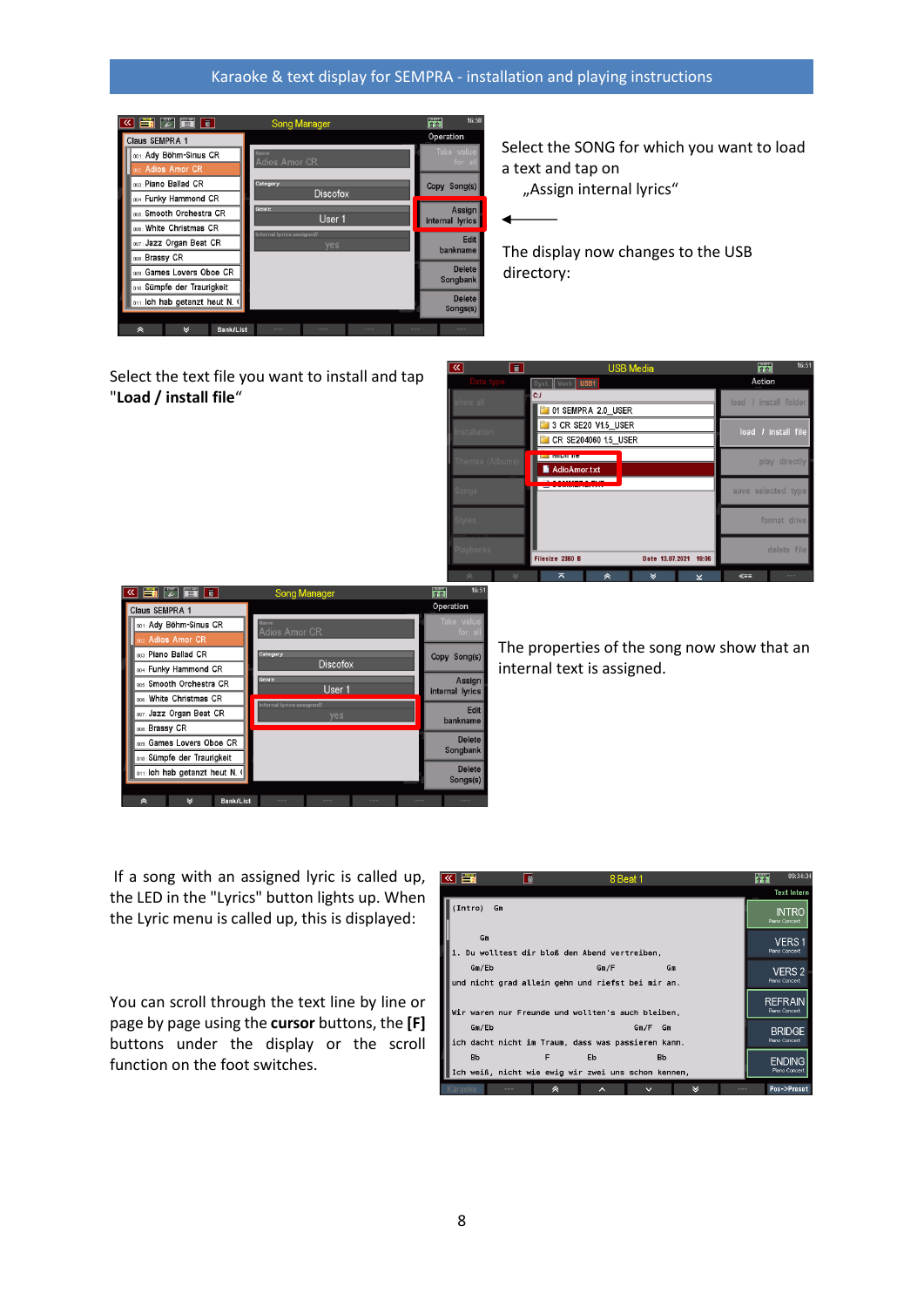## **Link text positions with SONG presets**

Even more comfortable is the jumping to the correct text position when calling a SONG preset! For each SONG preset you can define its own position in the text, which is jumped to when this preset is called up!

In the picture above the preset INTRO is selected. A green frame indicates those presets that are already linked to a text position.

- To assign a text position to a preset, scroll the display to the corresponding text position and press the **[F]-**button **Pos->Preset**.
- Now the frames around the presets not yet linked to text positions will blink. Select a preset to be linked to the current text position.
- You can also select a preset that is already linked to update the text position for that preset.

With **[SHIFT]** + **[F]-**button **Delete position** and then tapping the preset, a link can also be cancelled again.

## **Individualization of the text display**

With the **[SHIFT]** button held down, you can select 2 different font sizes each for leftjustified or centered alignment, depending on the text template and your taste.

For text templates with chords above the text, one of the two left-justified displays should be selected so that the chords are also above the correct syllables. The selected format and the text positions are automatically saved in the song.

| $\blacksquare$ | 回       |                                                     | 8 Beat 1 |                    |         | <b>nm</b> | 09:34:53                               |
|----------------|---------|-----------------------------------------------------|----------|--------------------|---------|-----------|----------------------------------------|
|                |         |                                                     |          |                    |         |           | <b>Text Intern</b>                     |
| (Intro)        | Gm      |                                                     |          |                    |         |           | <b>INTRO</b><br>Rano Concert           |
| Gm             |         |                                                     |          |                    |         |           | VERS <sub>1</sub>                      |
|                |         | 1. Du wolltest dir bloß den Abend vertreiben,       |          |                    |         |           | <b>Flano Concert</b>                   |
| Gm/Eb          |         |                                                     | Gm/F     |                    | Gm      |           | VERS <sub>2</sub>                      |
|                |         | und nicht grad allein gehn und riefst bei mir an.   |          |                    |         |           | <b>Flano Concert</b>                   |
|                |         | Wir waren nur Freunde und wollten's auch bleiben,   |          |                    |         |           | <b>REFRAIN</b><br><b>Piano Concert</b> |
| Gm/Eb          |         |                                                     |          | Gm/F<br>Gm         |         |           | <b>BRIDGE</b>                          |
|                |         | ich dacht nicht im Traum, dass was passieren kann.  |          |                    |         |           | <b>Flano Concert</b>                   |
| Bb             |         | F                                                   | Eb       | Bb                 |         |           | <b>FNDING</b>                          |
|                |         | Ich weiß, nicht wie ewig wir zwei uns schon kennen, |          |                    |         |           | <b>Piano Concert</b>                   |
|                | $- - -$ | Links 1 Links 2                                     | Zentr. 1 | Zentr <sub>2</sub> | $m = -$ |           | Pos.löschen                            |

#### **Miscellaneous**

The texts assigned to the SONGs are stored together with the songs on USB and loaded again from there. No further settings are required for this.

**Note**: When copying a song to another place, the assigned lyrics will NOT be taken along!

Finally, a tip about the lyrics display function: The lyrics linked to the SONGs do not necessarily have to be song lyrics, of course. Any text that is available in the standard .txt format can be used, e.g. notes like stage directions for the audience, and, and, and....

If the SONG also calls a playback with karaoke lyrics, it is even possible to switch between a possibly internally linked text and the karaoke display during the playback!